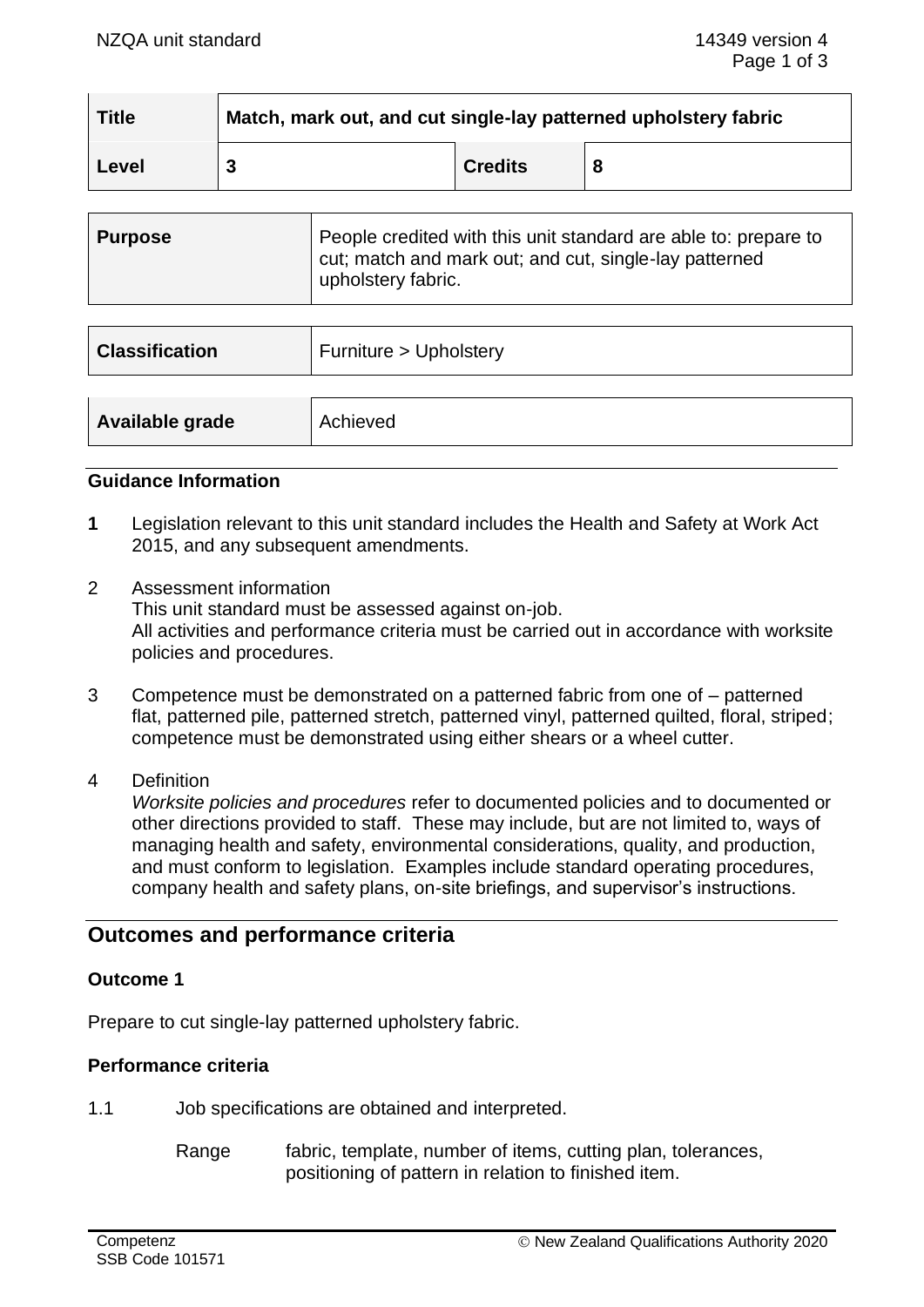1.2 Equipment for job is selected in accordance with job specifications and confirmed to be in good working order.

Range markers, ruler, straight edges, cutting tools, templates.

1.3 Fabric is selected, and match point identified in accordance with job specifications.

# **Outcome 2**

Match and mark out single-lay patterned upholstery fabric.

#### **Performance criteria**

2.1 Template is placed on fabric to ensure layout of cutting plan meets job specifications.

> Range fabric pattern match point, fabric defects, pattern position on upholstery, pattern continuity between panels.

2.2 Marker is used to mark out the fabric and label panels in accordance with job specifications.

Range clear line, line up with pattern/template, tolerances.

2.3 Fabric usage is recorded while marking out fabric.

# **Outcome 3**

Cut single-lay patterned upholstery fabric.

# **Performance criteria**

- 3.1 Cutting tools are used to cut fabric within specified tolerances in accordance with job specifications.
- 3.2 Cut fabric panels are stacked ready for the sewer.
- 3.3 Unused fabric rolls are labelled.
	- Range metres left, job number or fabric type, colour, supplier.
- 3.4 Work area is left clean, clear, and safe.

| <b>Planned review date</b> | December 2024 |
|----------------------------|---------------|
|----------------------------|---------------|